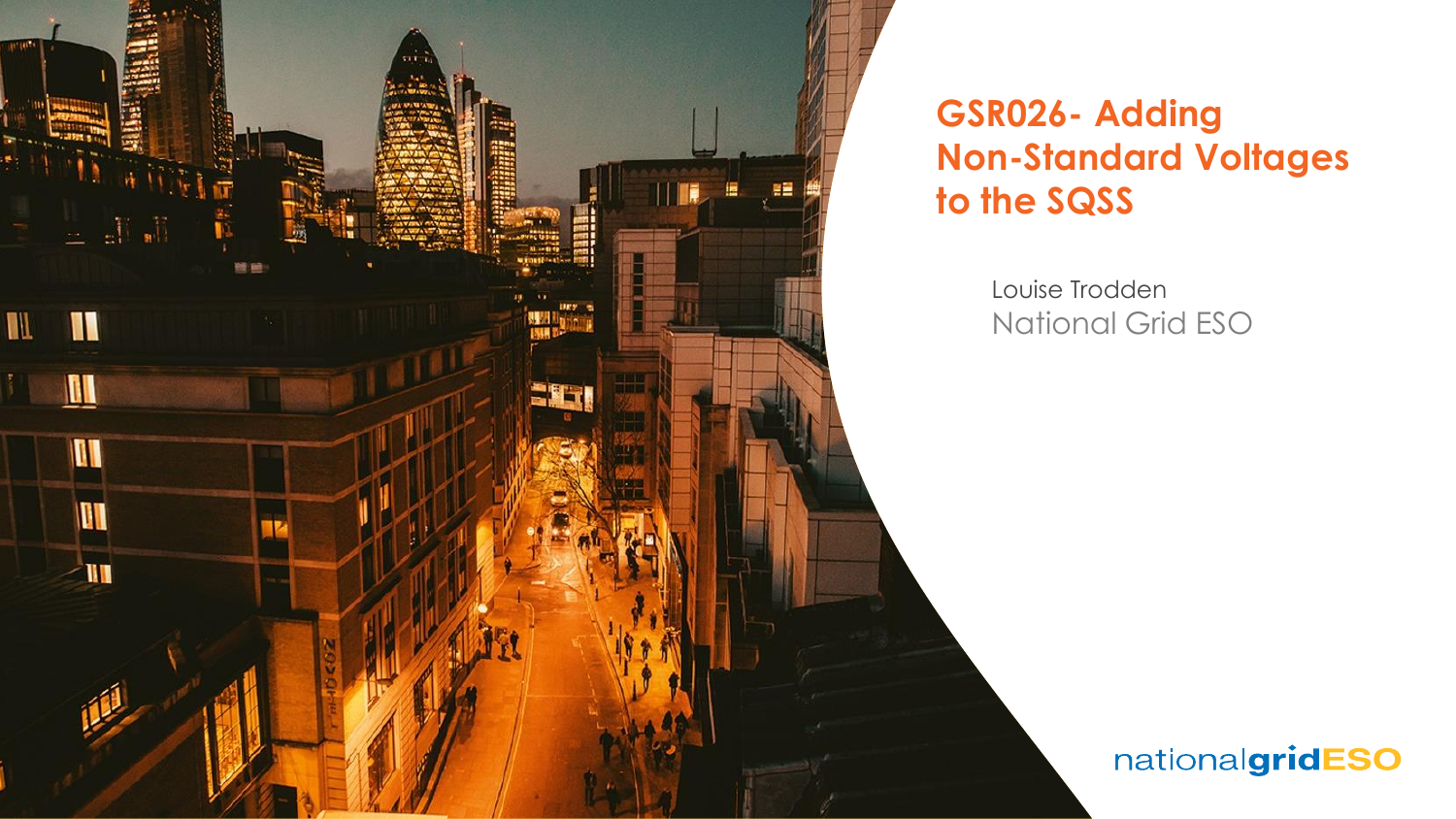# **Introduction**

## **History**

GSR0021 was raised in 2015 to look at reviewing incorporating 220kV transmission assets into the SQSS.

This was subsequently rejected by Ofgem as it did not offer a solution to further nominal voltages potentially requiring review and addition to both the SQSS and the network.

Future proof- additional equip Not urgent no customers- limited potential

**[Decision Letter from Ofgem](https://www.nationalgrideso.com/document/15301/download) [GSR0021 Industry Consultation Paper](https://www.nationalgrideso.com/document/15316/download)**

### **Proposal**

Raise a new modification in response to Ofgem's decision letter dated July 2016.

The objective of this modification will be to capture any future equipment with varying nominal voltages – therefore avoiding frequent amendments to the SQSS and also the Grid Code. The aim will be to do this using defined terms where possible and creating a table of voltages similar to that in the EU codes in both the SQSS and the Grid Code.

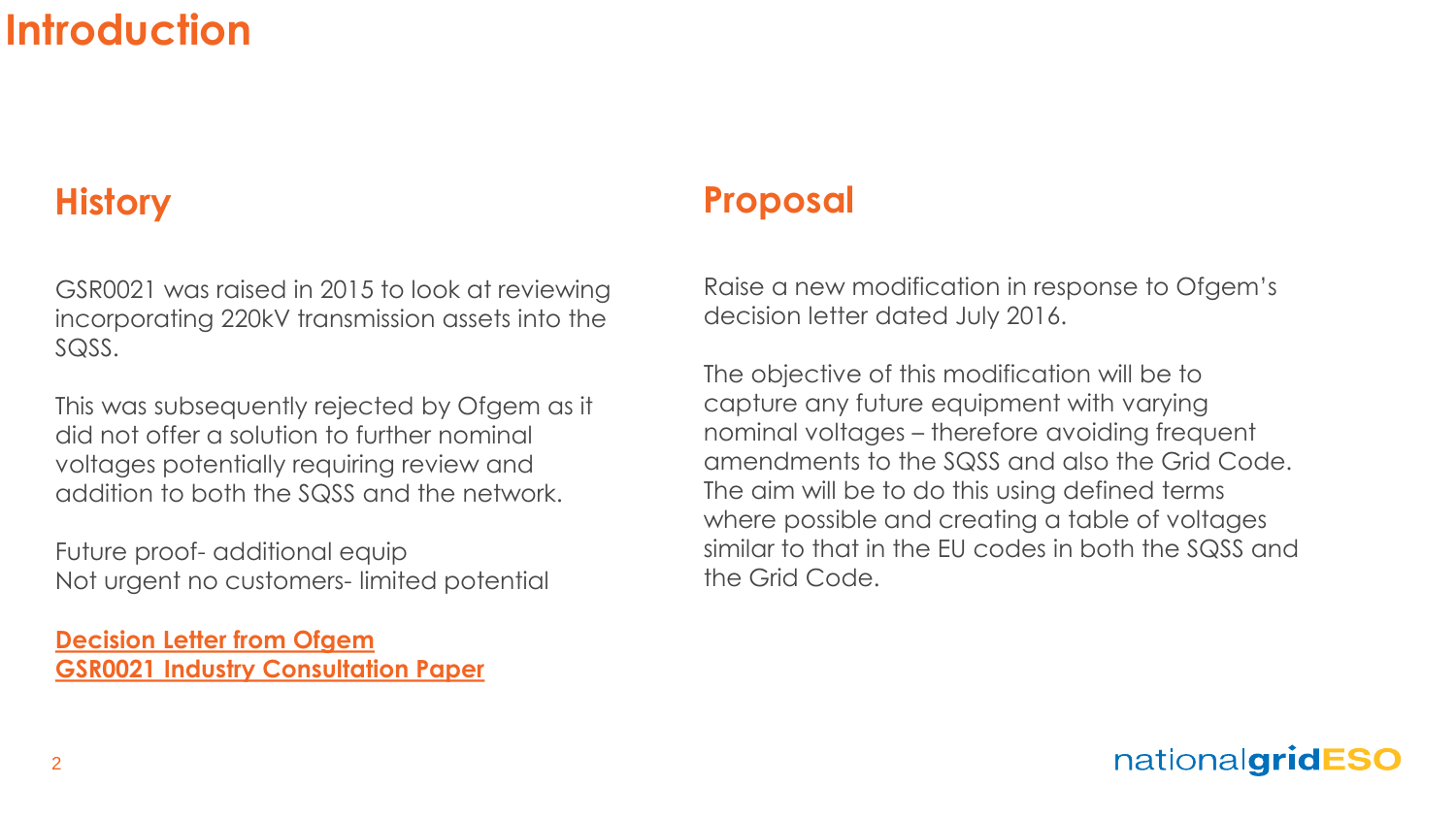# **Where are these cables?**

### **Current Locations**

The Kintyre-Hunterston subsea AC link has two subsea cables between Crossaig on the Kintyre peninsula and Hunterston.

These are connected to the Onshore Transmission System via two 400/220kV supergrid transformers at Hunterston and via two 220/132 kV transformers at Crossaig.

#### **Future**

220kV is common EU transmission voltage. It is possible that further equipment of other common voltages (Eg: 380kV, 110kV) could be connected to the GB system in the future.



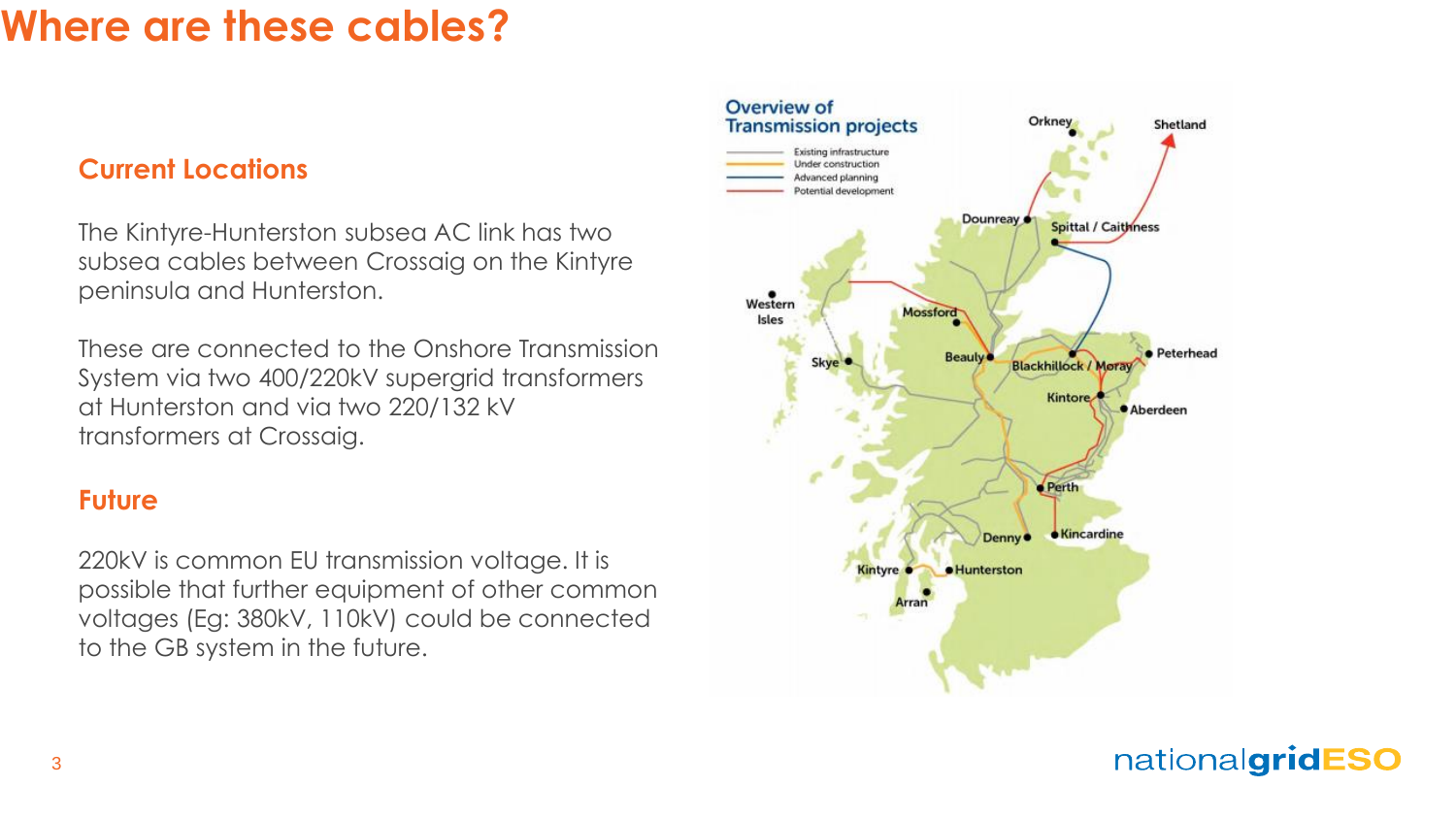# **Why should we review?**

### **Clarity of Requirements**

• Unclear what specification or performance is required from equipment at voltages not currently specified within the codes.

### **Consistency**

• SQSS and Grid Code need to be aligned.

### **Specification**

• In including specifications for equipment at voltage not currently covered by the codes.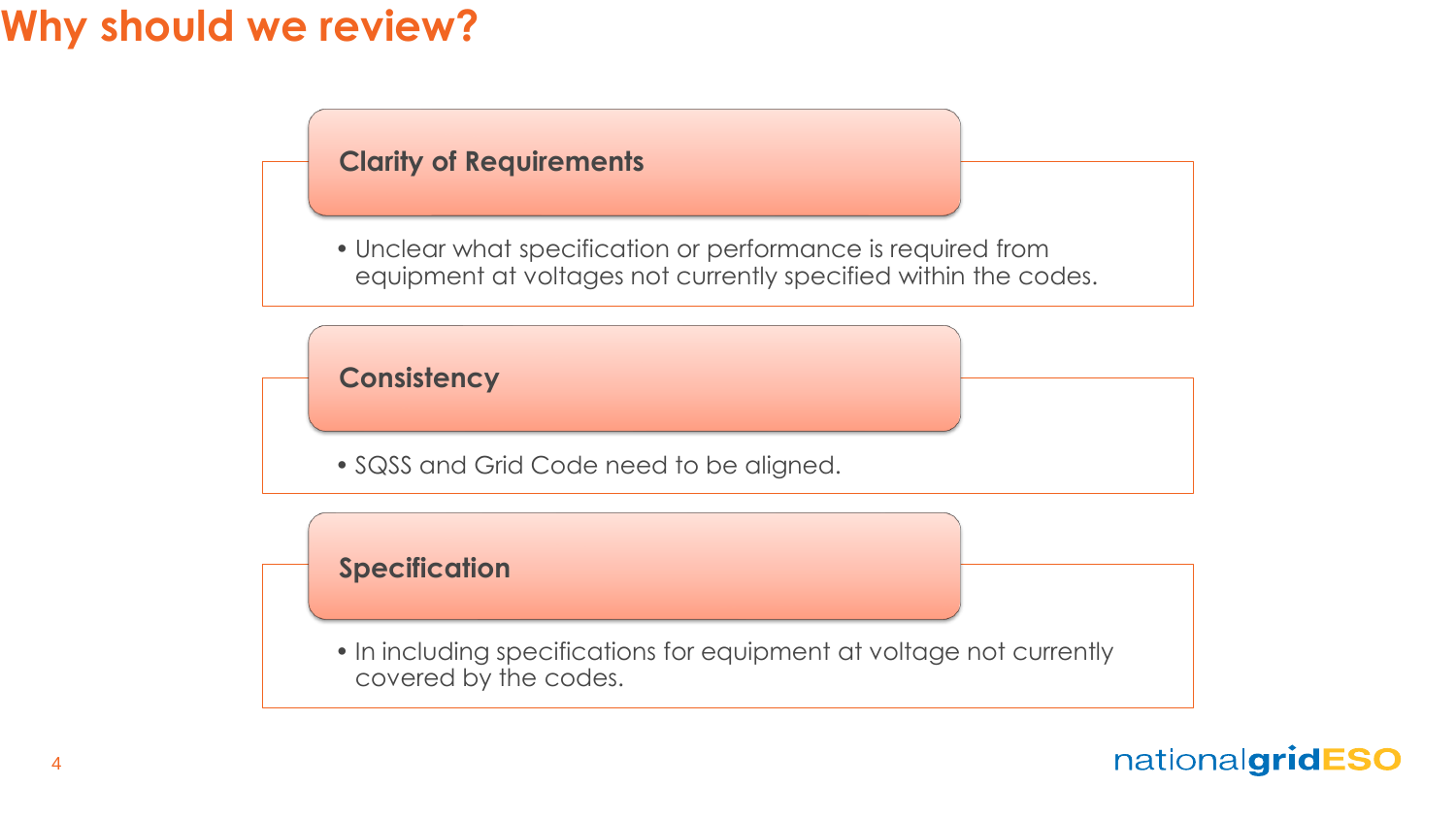# **What Areas of Code are to be Reviewed?**

| <b>Section of SQSS</b>                                                                       | <b>SQSS Reference Points</b> |
|----------------------------------------------------------------------------------------------|------------------------------|
| Voltage Limits in Planning and<br><b>Operating the Onshore</b><br><b>Transmission System</b> | Tables 6.1, 6.2, 6.3 and 6.4 |
| Terms and Conditions                                                                         | <b>Supergrid Definition</b>  |
| Version: NETS SQSS v2.4 April 2019                                                           |                              |

Please note that there are no planned changes to Chapter 10 (Offshore Voltages) They already have a range of voltage requirements listed.

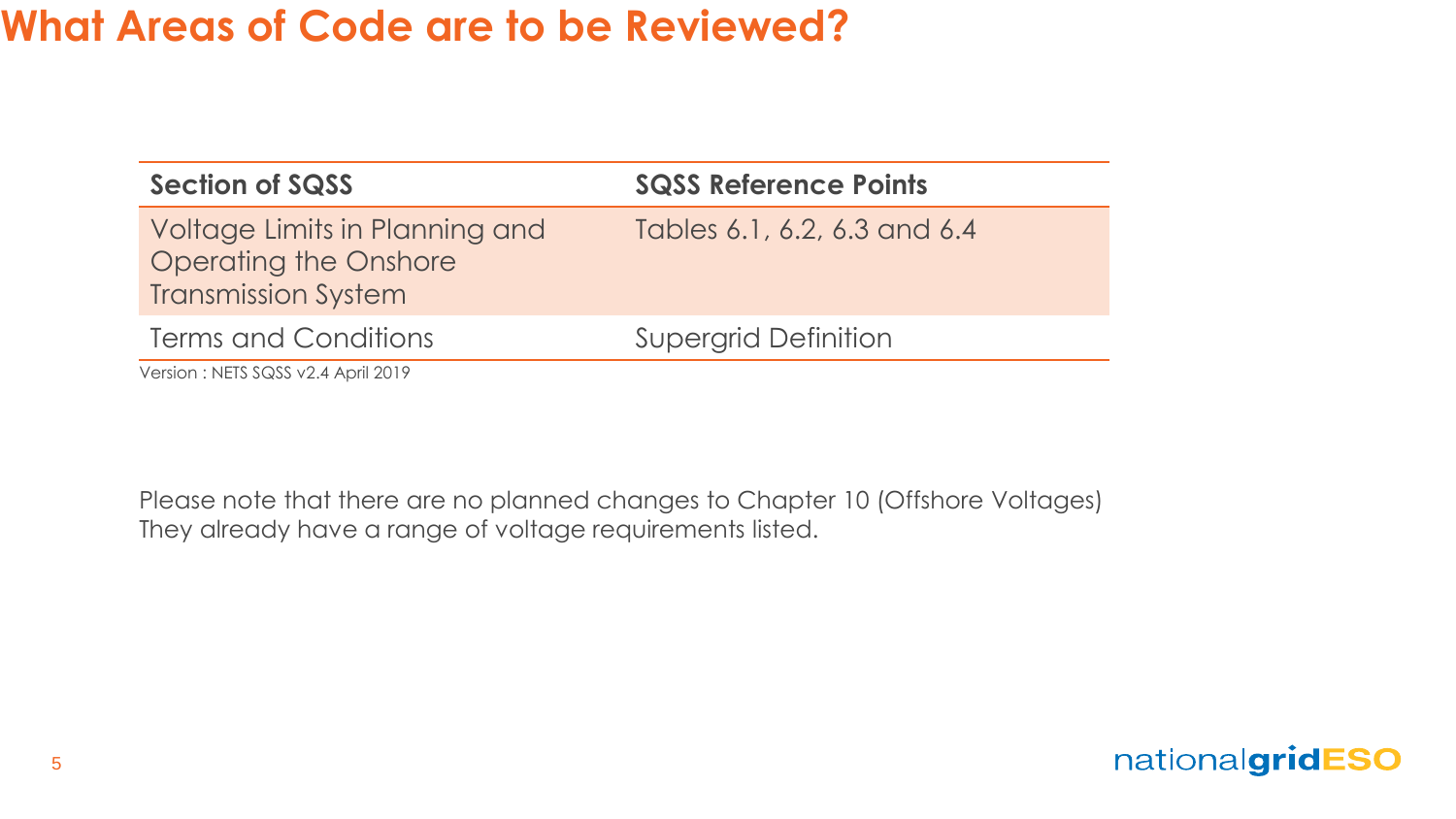## **Current SQSS Example Proposed SQSS Example**

| (a) Voltage Limits on Transmission Networks                          |                  |                       |
|----------------------------------------------------------------------|------------------|-----------------------|
| <b>Nominal Voltage</b>                                               | Minimum (Note 1) | Maximum               |
| 400kV                                                                | 390kV (97.5%)    | 410kV (102.5%) Note 2 |
| 275kV                                                                | 261kV (95%)      | 289kV (105%)          |
| 132kV                                                                | 125kV (95%)      | 139kV (105%)          |
| (b) Voltages to be Achievable at Interfaces to Distribution Networks |                  |                       |
|                                                                      |                  |                       |
| <b>Nominal Voltage</b>                                               |                  |                       |

Table 6.1 Pre-Fault Steady State Voltage Limits and Requirements in Planning Timescales

**Notes** 

- 1. It is permissible to relax these to the limits specified in Table 6.2 if:
	- (i) following a secured event, the voltage limits specified in Table 6.2 can be achieved, and
	- (ii) there is judged to be sufficient certainty of meeting Security and Quality of Supply Standards in operational timescales.
- 2. It is permissible to relax this to 420kV (105%) if there is judged to be sufficient certainty that the limit of 420kV (105%) can be met in operational timescales.

Table 6.1 Pre-Fault Steady State Voltage Limits and Requirements in planning timescales

| (a) Voltage Limits on Transmission Networks                           |                                                                                                                                      |                           |
|-----------------------------------------------------------------------|--------------------------------------------------------------------------------------------------------------------------------------|---------------------------|
| <b>Nominal Voltage</b>                                                | Pu                                                                                                                                   | Normal Operating Range    |
| >300-400kV                                                            | $0.975$ pu-1.025 pu***                                                                                                               | $\pm$ 2.5% (Note 1 and 2) |
| >200kV-300kV                                                          | 0.95pu-1.05pu**                                                                                                                      | $±5\%$                    |
| <200kV                                                                | $0.95$ pu-1.05pu $*$                                                                                                                 | $±5\%$                    |
| (b) Voltages to be Achievable at Interfaces to Distribution Networks. |                                                                                                                                      |                           |
| <b>Nominal Voltage</b>                                                |                                                                                                                                      |                           |
| Any                                                                   | 1.05 pu at forecast Group Demand<br>1.00 pu at forecast Minimum Demand or as otherwise<br>agreed with the relevant Network Operator. |                           |
| <b>Notes</b>                                                          |                                                                                                                                      |                           |

1. It is permissible to relax these to the limits specified in Table 6.2 if:

(i) following a secured event, the voltage limits specified in Table 6.2 can be achieved, and

(ii) (ii) there is judged to be sufficient certainty of meeting Security and Quality of Supply Standards in operational timescales.

2. It is permissible to relax this to 420kV (105%) if there is judged to be sufficient certainty that the limit of 420kV (105%) can be met in operational timescales.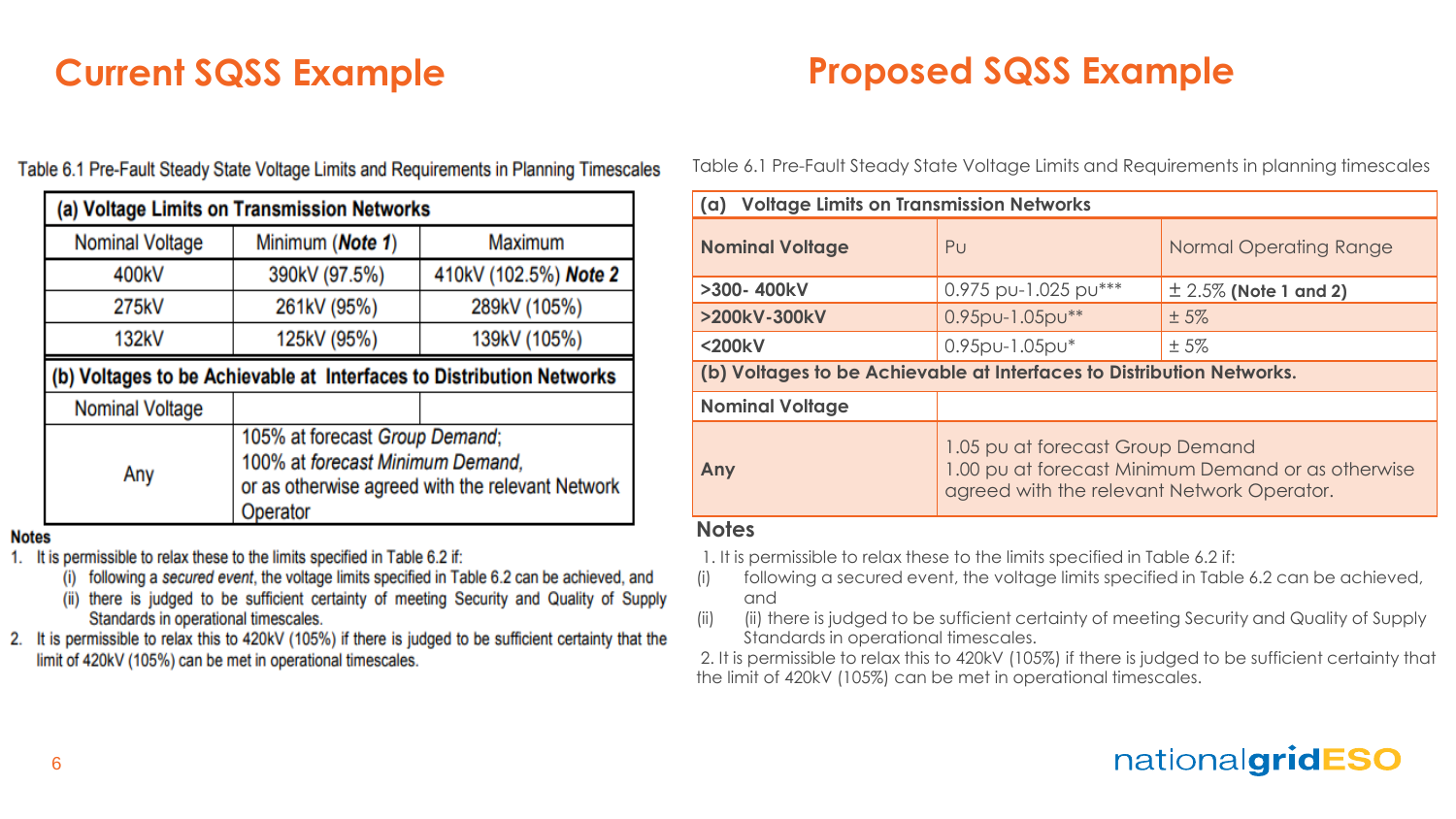# **Questions from previous meetings**

### **Grid Code**

#### **Are we compliant?**

We believe that we are still compliant- this did not seem to be a concern to Ofgem in the previous rejected modification as no customers are currently connected.

#### **At the values set right in the tables?**

The tables have had the values amended to show Greater or Less than. Rather than 200-300kV and 300- 400kV.

#### **Why would we change the CC when this is for new connections?**

We would like to keep consistency through the codes. There are no changes to the specifications, just the layout.

#### **What about the Electrical Standards-** Have requested this information from internal and external parties.

### **SQSS**

#### **Will IEC standards be aligned?**

There appears to be no conflict upon review.

#### **The pu value on the table does not match**

The table had a error on the presentation- it was the Grid Code, however within the legal text, it was correct.

#### **Will the current cables work to those ranges?**

Roddy Wilson at SEE has confirmed that the Kintyre – Hunterston cables are capable of operating over the voltage ranges set out in the proposal for the SQSS.

#### **Is the 200kV cut off ok with the operational limits?**

These values were derived from the previous papers that were submitted. (SQSS modification paper dated the 1st April 2015)

#### **What about Offshore specification in Chapter 10?**

There are no changes to specification, just the layout of what is already in the codes, however in this case we are not changing the layout of Chapter 10 as this already has nationalgridESO ranges of voltages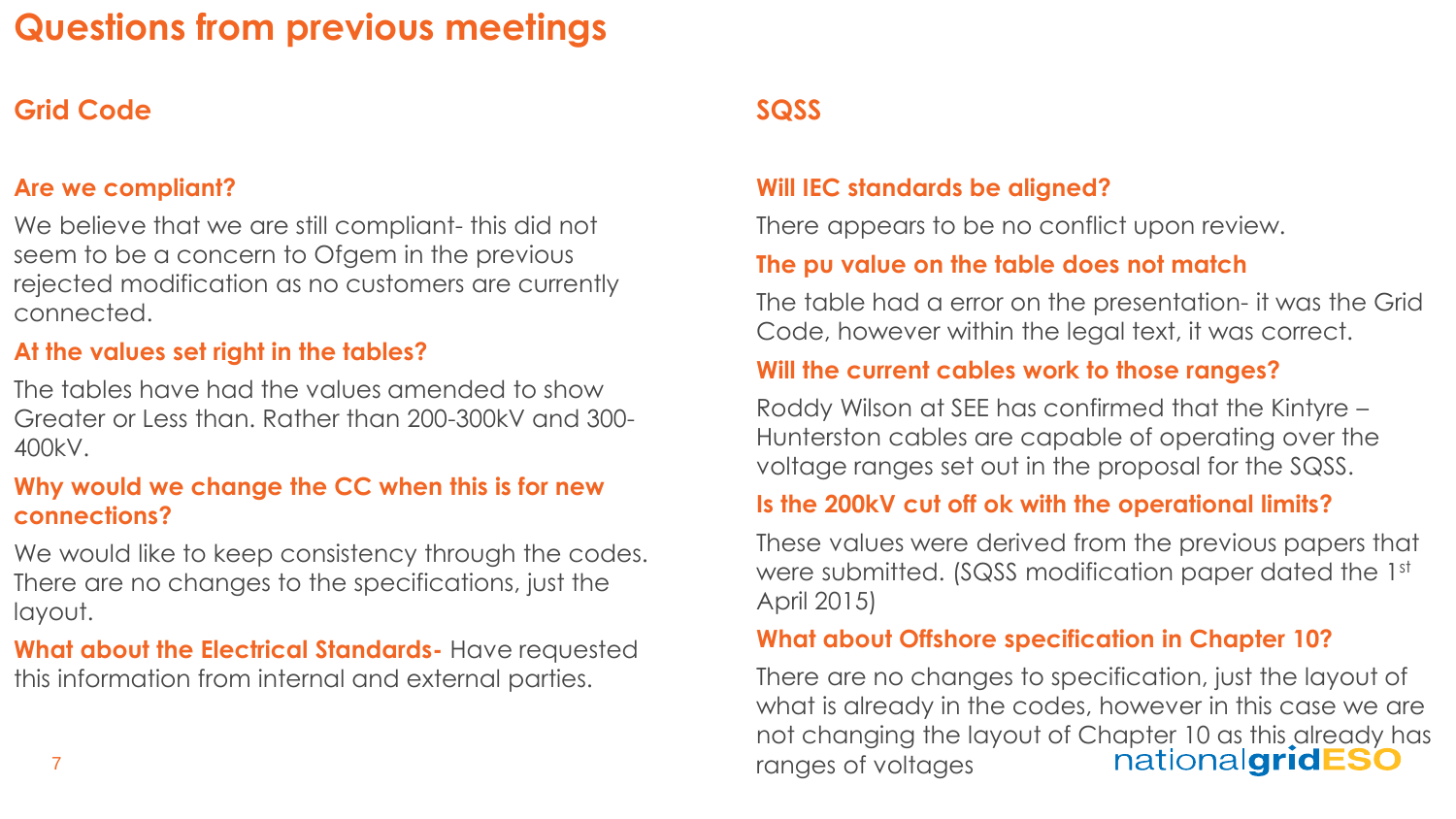### **Summary Next Steps**

This modification is fairly straight forward in that there are not complex changes to be made, and uses the same principles and technical detail of that in the previously rejected modification from Ofgem. Its also worth noting that in the initial papers submitted it was the preferred approach to have a range of voltages in the table.

Having said this, it has been reworked to create flexibility of further nominal voltages being introduced in GB, therefore reducing the need to update the codes with further nominal voltages to support alignment for both the Grid Code and SQSS.

**The next slide shows the reasons for rejection by Ofgem and the response that this modification proposal makes to them.**

### nationalgridESO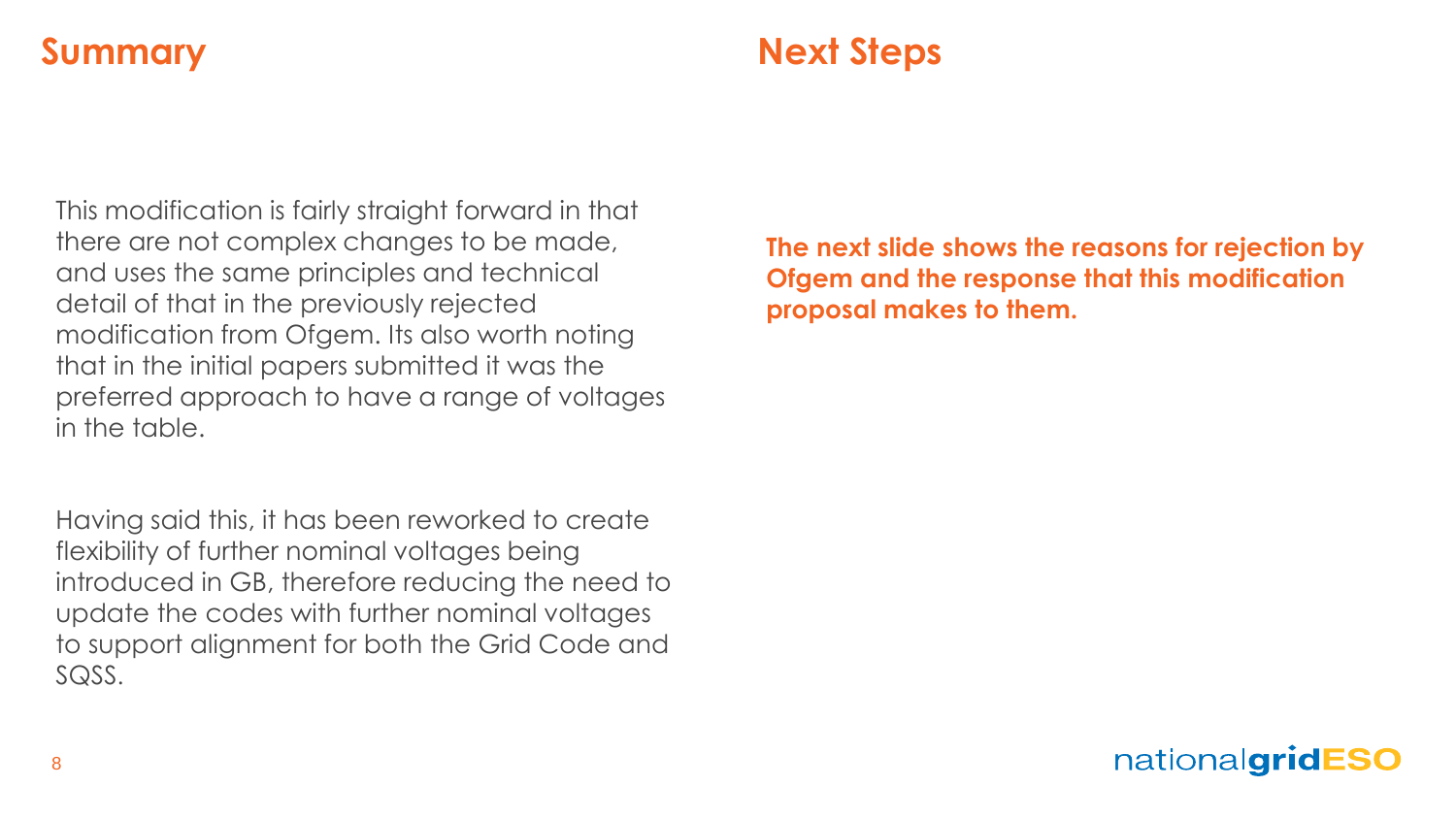| <b>Authority's Assessment of the Proposed Modification</b>                                                                                                                                                                                                                                                                                                                                                                                                                                                                                                                                                                                                   | <b>How the Proposed Modification Responds.</b>                                                                                                                                                                                   |
|--------------------------------------------------------------------------------------------------------------------------------------------------------------------------------------------------------------------------------------------------------------------------------------------------------------------------------------------------------------------------------------------------------------------------------------------------------------------------------------------------------------------------------------------------------------------------------------------------------------------------------------------------------------|----------------------------------------------------------------------------------------------------------------------------------------------------------------------------------------------------------------------------------|
| We agree with the workgroup's change to the definition of the term "supergrid" in<br>Chapter 11. We also agree that the voltage levels proposed by this modification<br>proposal are aligned with IEC 60038. However, we are not convinced of the<br>workgroup's proposed approach to including these in the SQSS.                                                                                                                                                                                                                                                                                                                                           | There is no dispute to the term "supergrid" being updated. To<br>keep this in the proposal.<br>Another review of the IEC shows no conflict.                                                                                      |
| First, the workgroup have not provided sufficient justification for their proposal to<br>adopt approach 1 (as described in section 3 above) for Chapter 6 while approach<br>2 is already used in Chapter 10 of the SQSS. We further note that the voltage limits as<br>set out in paragraph 27, part VII "Supplies to Installations and to other Networks" of<br>the Electricity Safety, Quality and Continuity Regulations (ESQCR) 2002 are based on<br>approach 2. We think that the modification as proposed will produce unjustified and<br>potentially confusing inconsistency between Chapters 6 and 10 of the SQSS and<br>between the SQSS and ESQCR. | There is a range of voltages already used in Chapter 10 of the<br>SQSS. This proposal aims to provide consistency in the code by<br>also including a range of voltages and seeks to be aligned in<br>its approach with EU codes. |
| We are also concerned that in the near future more changes to the SQSS may be<br>required to reflect equipment being installed on the network at voltages different to<br>the discrete voltages identified in the SQSS.                                                                                                                                                                                                                                                                                                                                                                                                                                      | By removing specific nominal voltages and creating a table<br>with a range, allows for other voltages to be used in the codes.                                                                                                   |
| In terms of the timing of making the proposed changes to the SQSS, we note that<br>the current installation of 220 kV transmission assets does not include any customer<br>interfaces and therefore the proposed voltage limits do not apply to this installation.<br>We do note though the possibility of 220 kV transmission network assets (as indeed<br>those at other voltage levels) containing customer interfaces being installed in the<br>future.                                                                                                                                                                                                  | This change allows flexibility for any future assets to be clear on<br>the requirements and specifications for each nominal voltages.                                                                                            |
| Given the above concerns, we believe that the workgroup and the SQSS Panel<br>should consider the consistency between Chapters 6 and 10 voltage limits and<br>review the options available to them to find an enduring solution that withstands the<br>current technological limitations, whilst avoiding frequent and unnecessary changes<br>to the SQSS.                                                                                                                                                                                                                                                                                                   | This proposal seeks to create tables with voltage ranges so that<br>there are consistencies in voltage limits and allows for further<br>nominal voltages to be introduced without the need to<br>frequently update the codes.    |